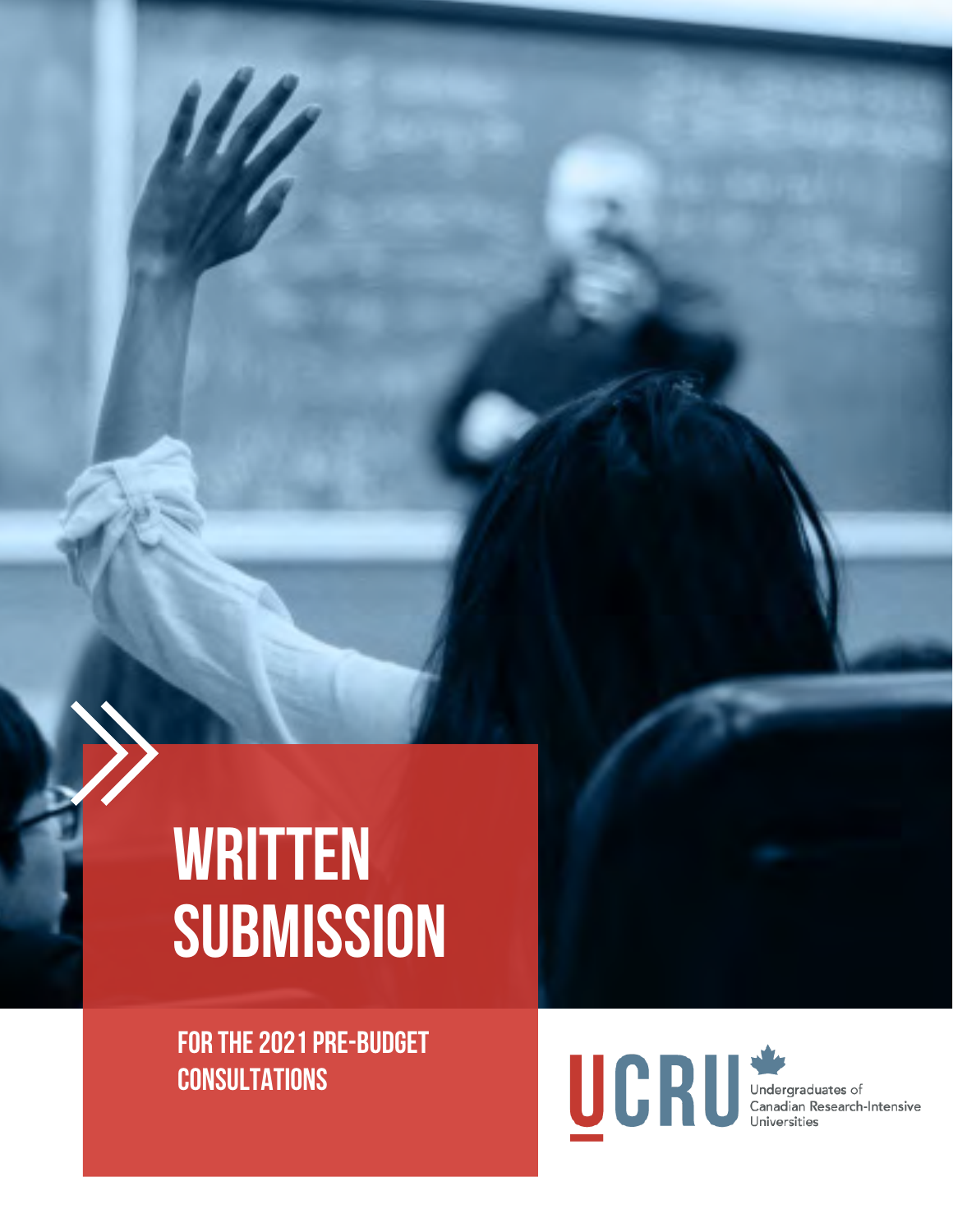### RECOMMENDATIONS

#### **Recommendation 1**

Make sections of the COVID-19 student support package permanent to ensure students transition smoothly into the workforce.

 i. Invest \$1.8 billion dollars per year to implement a 2-year grace period on all federal student loans for new graduates.

 ii. Increase the 2019 Canada Student Grants by \$1200 per student for the 2021 federal budget.

#### **Recommendation 2**

Make \$20 million available to support Student Work Placement Program opportunities for both international and domestic students.

#### **Recommendation 3**

Invest \$15 million per year to expand the Undergraduate Student Research Awards Program to 3,400 students annually in health, humanities, and social science research, with priority given to projects that fulfill a 'future global challenge' as identified by the SSHRC.

#### **Recommendation 4**

Invest an additional \$100 million in funding to support Indigenous reconciliation initiatives, especially on university campuses through the Indigenous Languages and Cultures Program.

#### **Recommendation 5**

Ensure high-speed internet is accessible for all Canadians by 2030 and reduce the costs associated with cell and wireless services by 25 percent.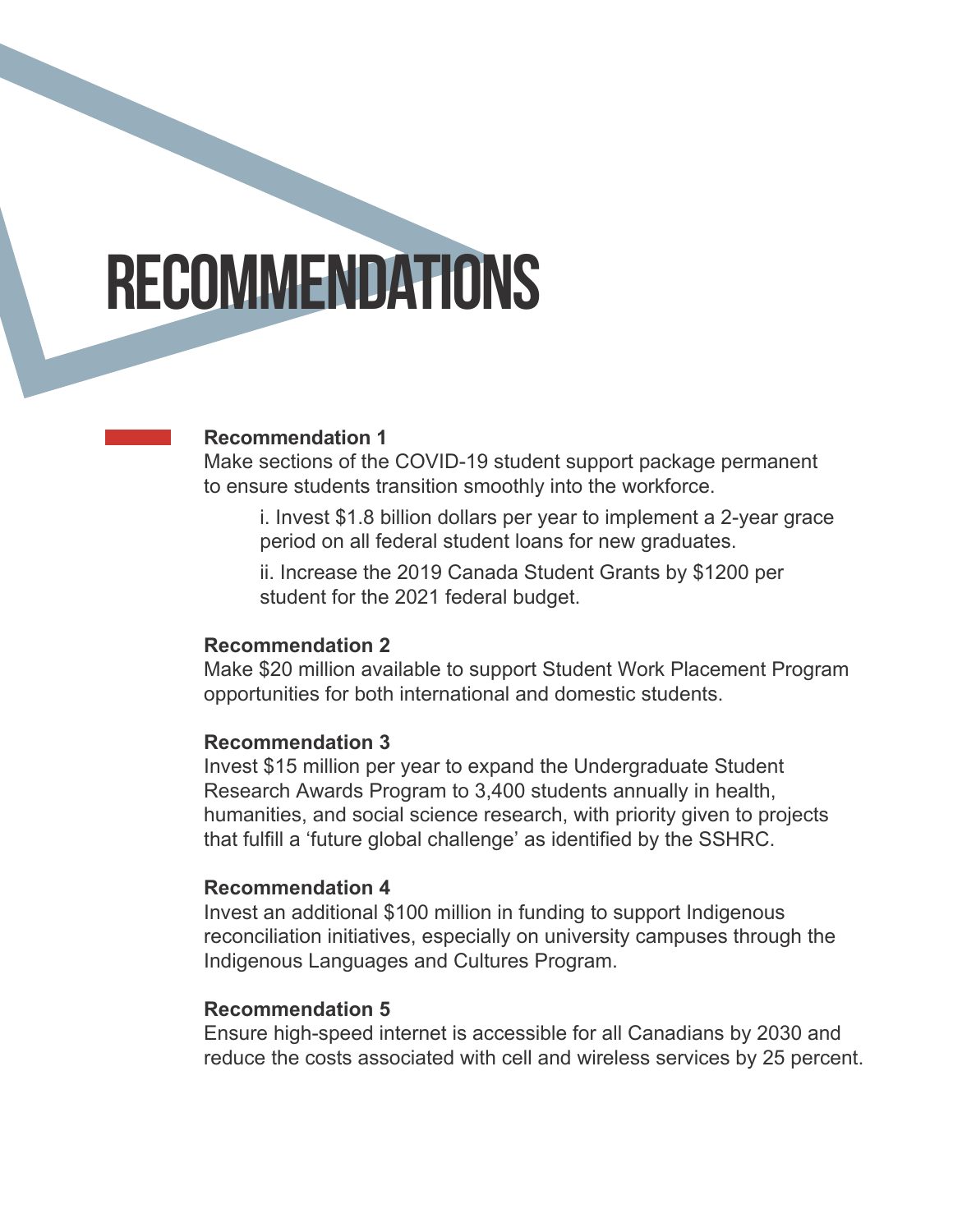### UNDERGRADUATES OF CANADIAN RESEARCH-INTENSIVE UNIVERSITIES

Undergraduates of Canadian Research-Intensive Universities (UCRU) is a coalition of student associations whose mandate is to advocate for an affordable, inclusive and high-calibre undergraduate university education with opportunities for increased access to undergraduate research. Our coalition began in 2015 to advocate on issues that disproportionately and uniquely affect undergraduates from Canada's U15 universities – which is what sets our strategic advocacy priorities apart from other student advocacy organizations at the federal level.



UCRU acknowledges that our members live, work and study across Canada on the traditional and unceded territory of many Indigenous peoples including the Cree, Dené, Métis, Sioux, Huron-Wendat, Attawandaran, Anishinaabeg, Haudenosaunee, Leni-Lunaape and the many distinct Coast Salish peoples.

UCRU is committed to advocating for the needs of Indigenous students and furthering Indigenization, decolonization, and reconciliation in our communities and beyond.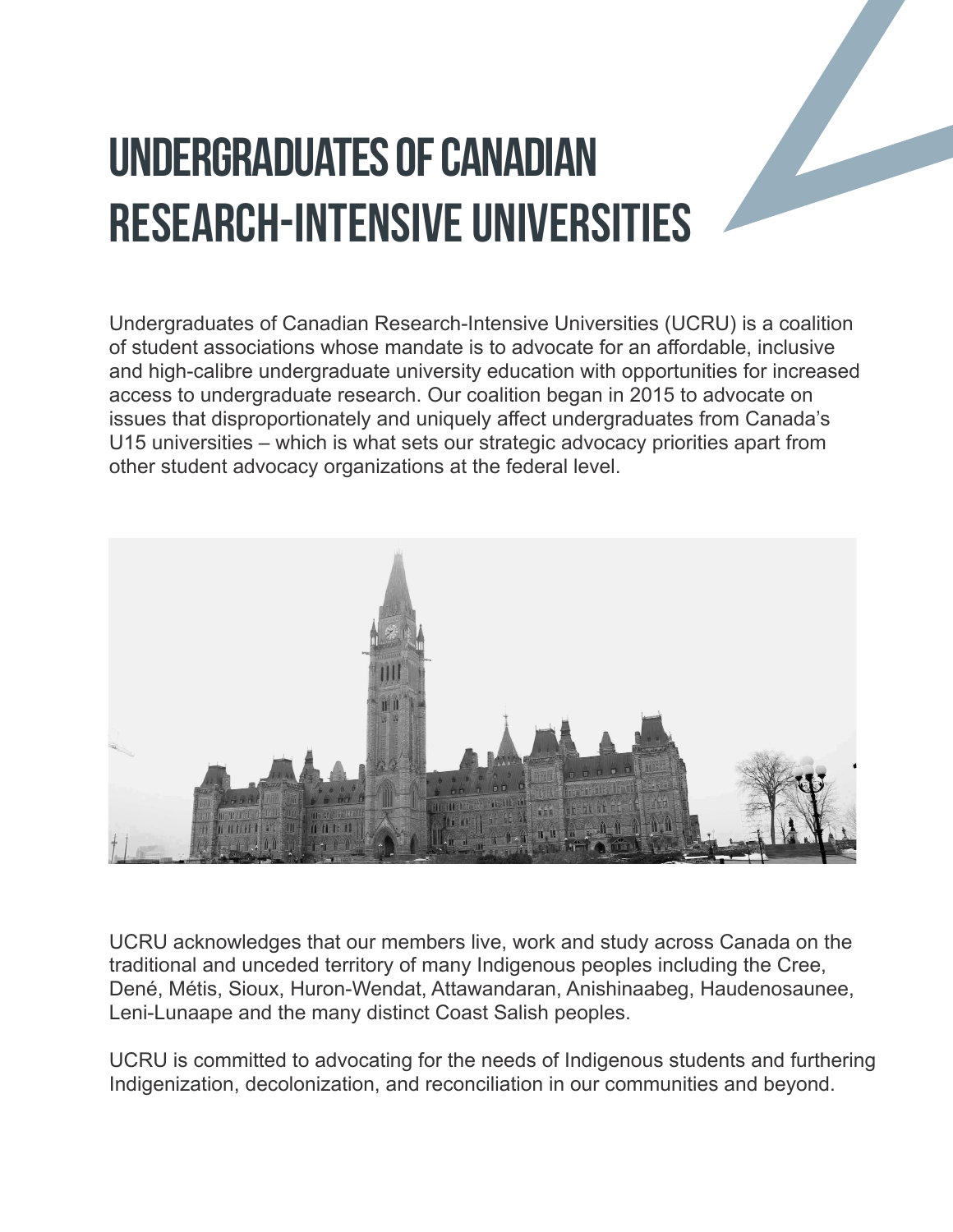# EXTENSION OF STUDENT SUPPORT PACKAGE

MAKE SECTIONS OF THE COVID-19 STUDENT SUPPORT PACKAGE PERMANENT TO ENSURE STUDENTS TRANSITION SMOOTHLY INTO THE WORKFORCE.

**i. Invest \$1.8 billion dollars per year to implement a 2 year grace period on all federal student loans for new graduates.1**

The long-term implications of COVID-19 will have an enormous impact on students as they enter the workforce. These impacts have already begun, as the employment rate of students aged 20 to 24 was 29.8% in April, down is from 52.5% in February.<sup>2</sup> Students are also feeling continued strain from the pandemic. A survey completed by Abacus Data found 75% of students say COVID-19 will have a lasting impact on their financial situation beyond this year.<sup>3</sup> Furthermore, graduating in a recession can be detrimental for many students' careers, as this leads to initial earning losses of 30-40% after graduation.<sup>4</sup> Implementing a two-year grace period on student loans for all new graduates relieves some financial burden, enabling students to reach a better financial position.

<sup>1.</sup> Government of Canada. Revenues.

<sup>2.</sup> Statistics Canada, "Impacts of the COVID-19 Pandemic on Postsecondary Students," Government of Canada, May 12, 2020.

<sup>3.</sup> Canadian Alliance of Student Associations (Abacus Data), "Students are Still Worried: COVID-19 and Post Secondary Education," Canadian Alliance of Student Associations, June 15, 2020.

<sup>4.</sup> National Bureau of Economic Research, 1050 Massachusetts Ave., Cambridge, MA 02138; 617-868-3900.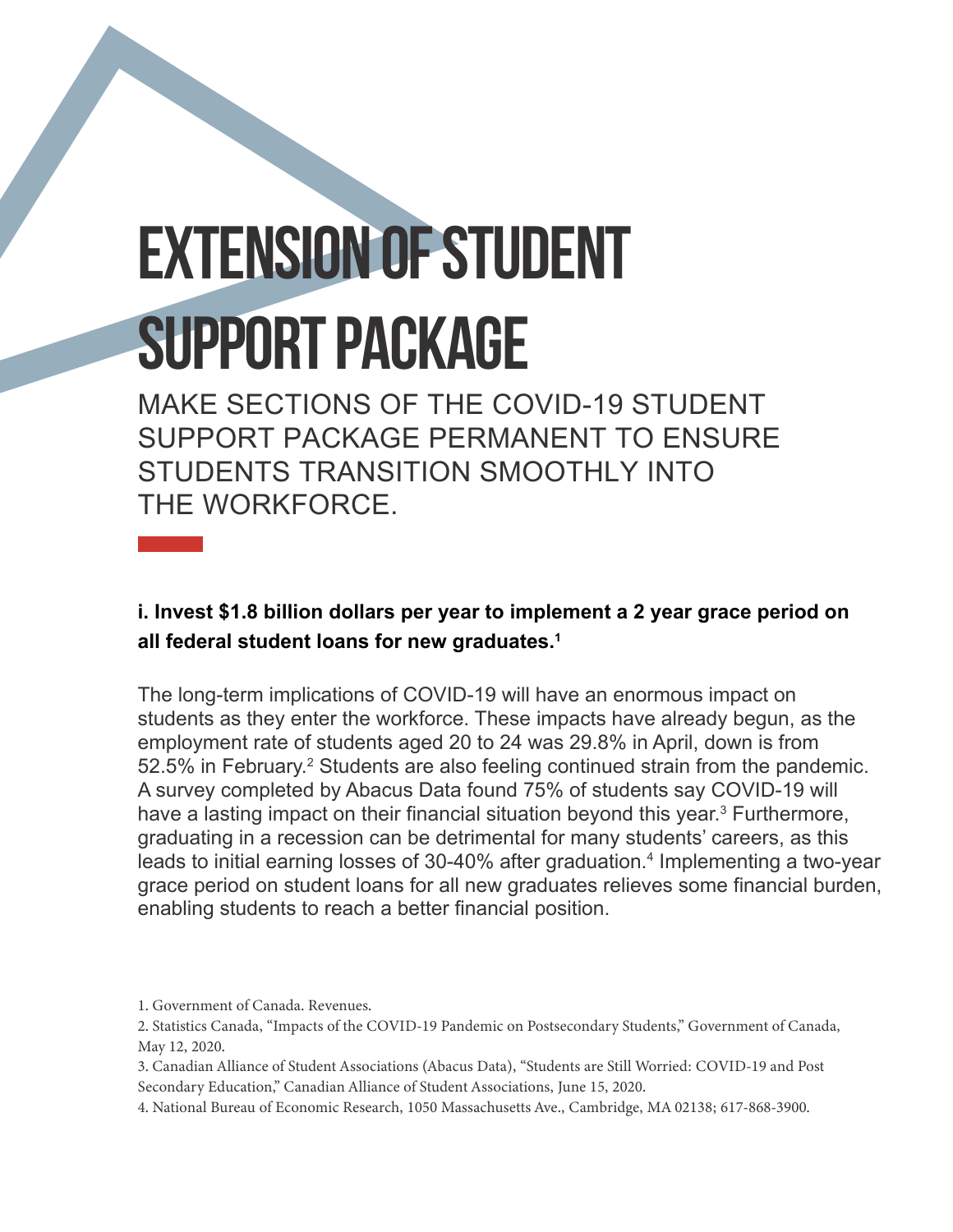According to Statistics Canada, the average student takes on \$28,000 in debt while pursuing an undergraduate degree.<sup>5</sup> By extending the National Student Loan Grace Period for new graduates, the government will assist students searching for good jobs while taking on less debt, supporting Canadians and stimulating the Canadian economy in response to COVID-19. With less pressure on repaying their student loans, students will be able to reconceptualize their life plans, moving towards home ownership and entering the middle class sooner than was possible before.



### **the average student takes on \$28, 000 in debt while pursuing an undergraduate degree.**



5. Statistics Canada, "National Graduates Survey (NGS), student debt from all sources, by province of study and level of study," Government of Canada, July 14, 2020.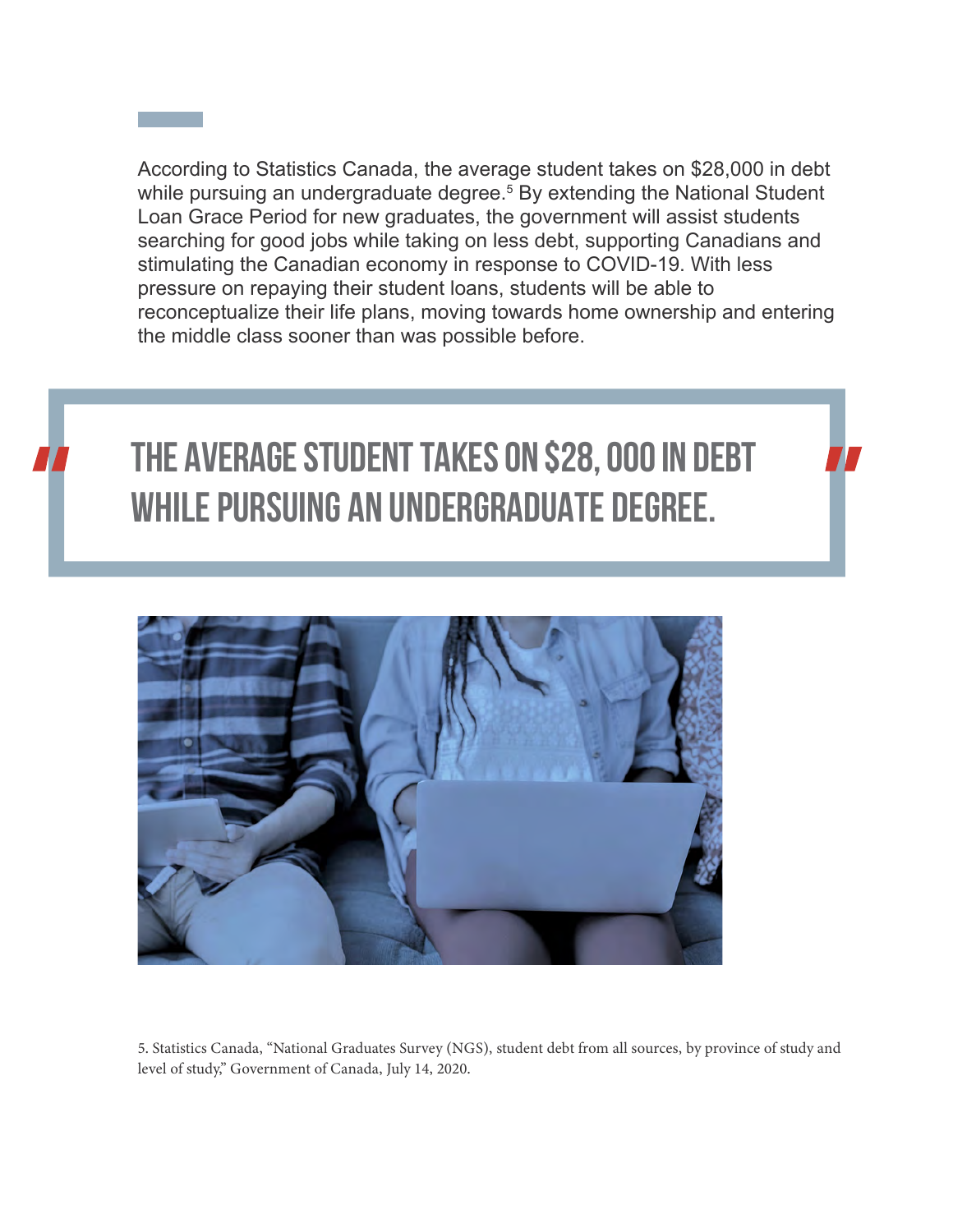#### **ii. Increase the 2019 Canada Student Grants by \$1200 per student for the 2021 federal budget.**

In response to COVID-19, the government increased the amount of grants available to students.These measures were necessary and assisted many students, with 29% of all post-secondary students losing all summer income.<sup>6</sup> This has impacted many students' ability to pay for school, making this increase in grants invaluable.

Affordable access to education is critical for middle-class Canadians to achieve their career goals, earn a comfortable living wage and further Canada's economic development. To ensure the long-term success of students in Canada, the government should increase the 2019 Canada Student Grants levels by \$1200 for the 2021 federal budget. This is an investment that would cost roughly \$1 billion Canadian and that was promised in the Liberal Party's 2019 election platform and would support students through this prolonged economic crisis.<sup>7</sup>

6. Canadian Alliance of Student Associations (Abacus Data), "Students are Still Worried: COVID-19 and Post Secondary Education," Canadian Alliance of Student Associations, June 15, 2020.7. Liberal Party of Canada, "Forward: A Real Plan for the Middle Class," p.9.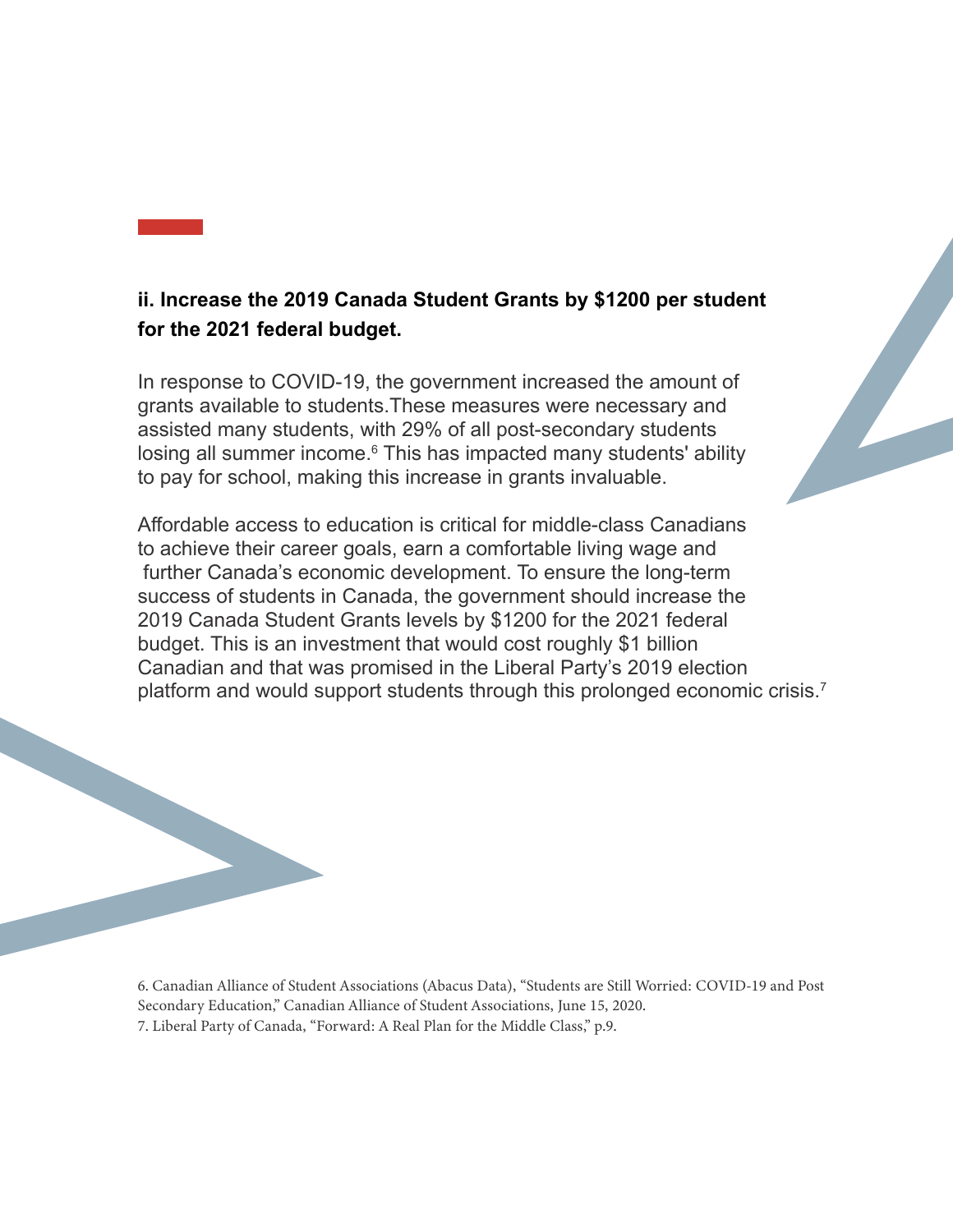# WORK INTEGRATED LEARNING FOR INTERNATIONAL STUDENTS

MAKE \$20 MILLION AVAILABLE TO SUPPORT STUDENT WORK PLACEMENT PRORGAM OPPORTUNITIES FOR BOTH INTERNATIONAL AND DOMESTIC STUDENTS

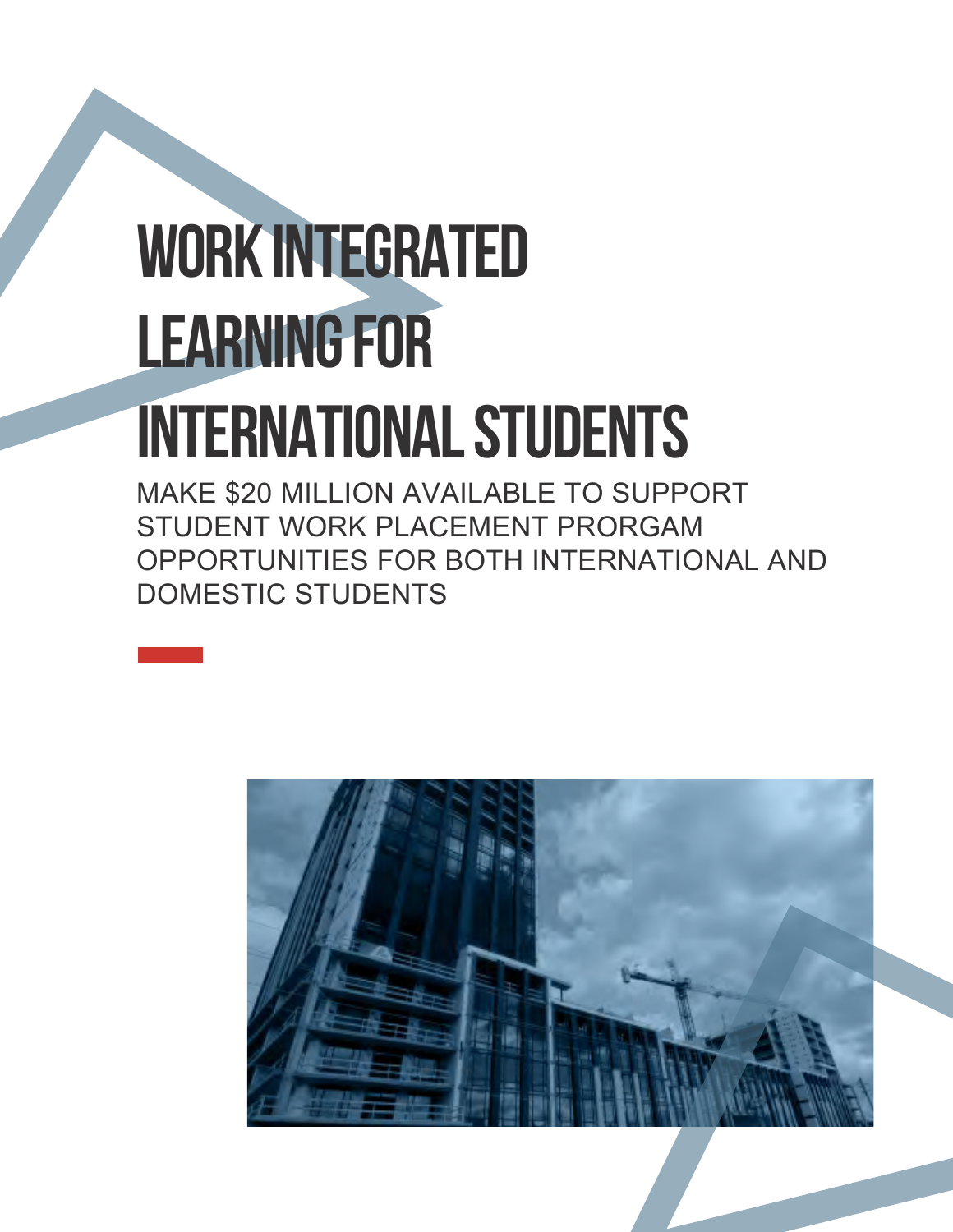International students are a vital part of the Canadian economy, contributing \$22 billion annually.<sup>8</sup> In order to address Canada's skilled labour shortage, we must work to retain our students after they graduate. Canadian work experience helps international students prepare to apply for a post-graduation work permit, on top of developing valuable skills for their future. This investment would fund positions for up to 7,000 international students to help achieve this goal.

The government's support for co-ops and internships through the Student Work Placement Program is invaluable to facilitating these opportunities for students. However, employers cannot access these programs when hiring international students. This can cause an unfair hiring bias towards domestic students which denies international students the same valuable experiences.

UCRU recommends that the government match funding currently available to domestic students by allocating or reallocating \$20 million in the Student Work Placement Program to be available for both international and domestic students.



8. Kareem El-Assalm, "642,000 international students: Canada now ranks 3rd globally in foreign student attraction," CIC News, February 20, 2020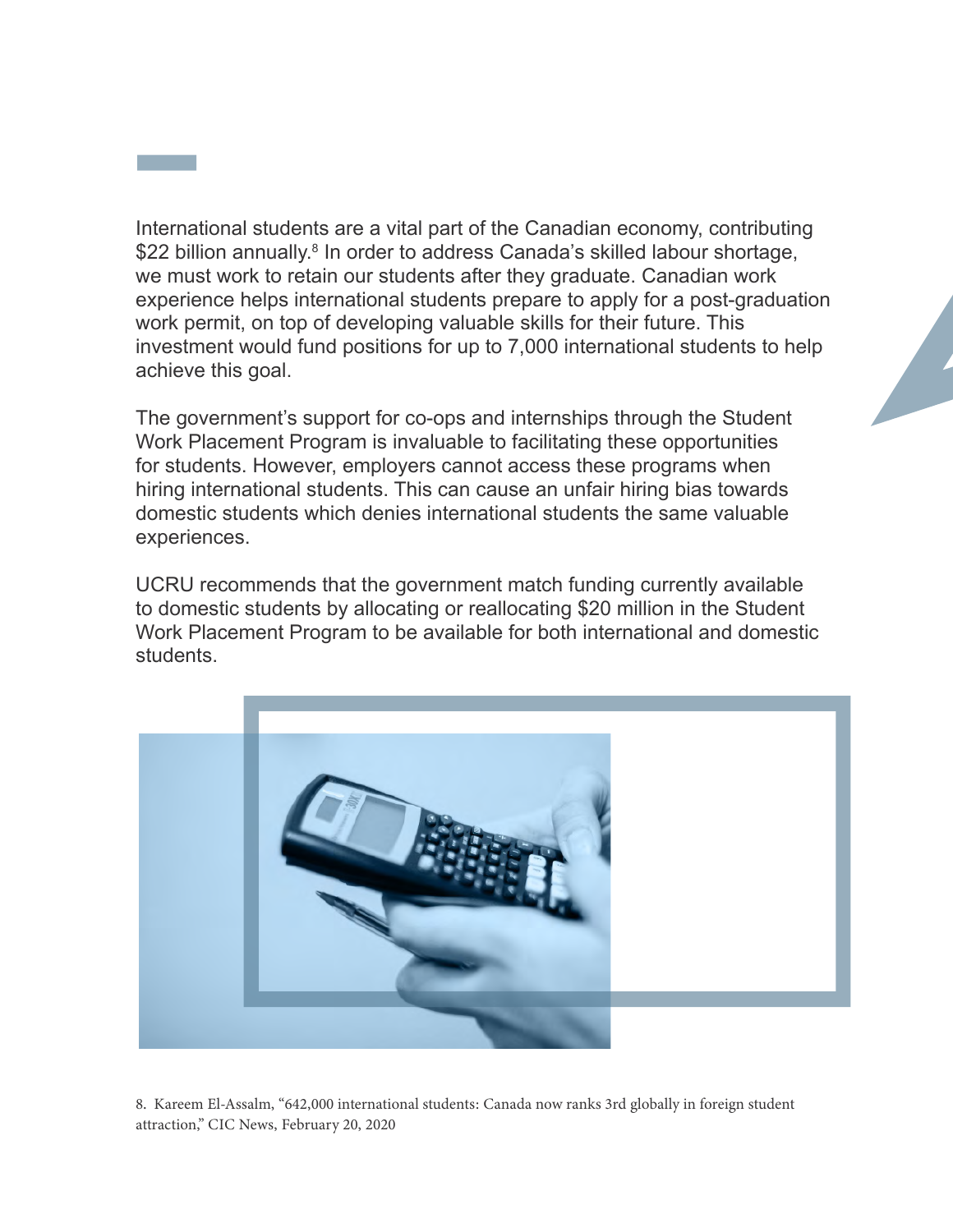### EXPANDING RESEARCH OPPORTUNITIES FOR UNDERGRADS

INVEST \$15 MILLION PER YEAR TO EXPAND THE UNDERGRADUATE STUDENT RESEARCH AWARDS (USRA) PROGRAM TO 3,400 STUDENTS ANNUALLY IN HEALTH, HUMANITIES, AND SOCIAL SCIENCE RESEARCH, WITH PRIORITY GIVEN TO STUDENTS WORKING ON PROJECTS THAT FULFILL A 'FUTURE GLOBAL CHALLENGE' AS INDENTIFIED BY THE SSHRC.

The Natural Sciences and Engineering Research Council (NSERC) strives to support students in their studies while fostering innovation in the natural sciences and engineering.<sup>9</sup> The Council achieves these goals, in part, through the provision of research scholarships available at every stage of study.<sup>10</sup> Working in parallel with NSERC, the SSHRC "supports postsecondary-based research and training in the social sciences and humanities," while the CIHR seeks to train and support health researchers.

Despite the similar goals of the tri-council agencies, NSERC is the only member to holistically fulfill its mandate through the delivery of undergraduate programming, namely the provision of Undergraduate Student Research Awards (USRAs).

9. Natural Sciences and Engineering Research Council of Canada,"NSERC," n.d. 10. NSERC "Students and Fellows." 2020.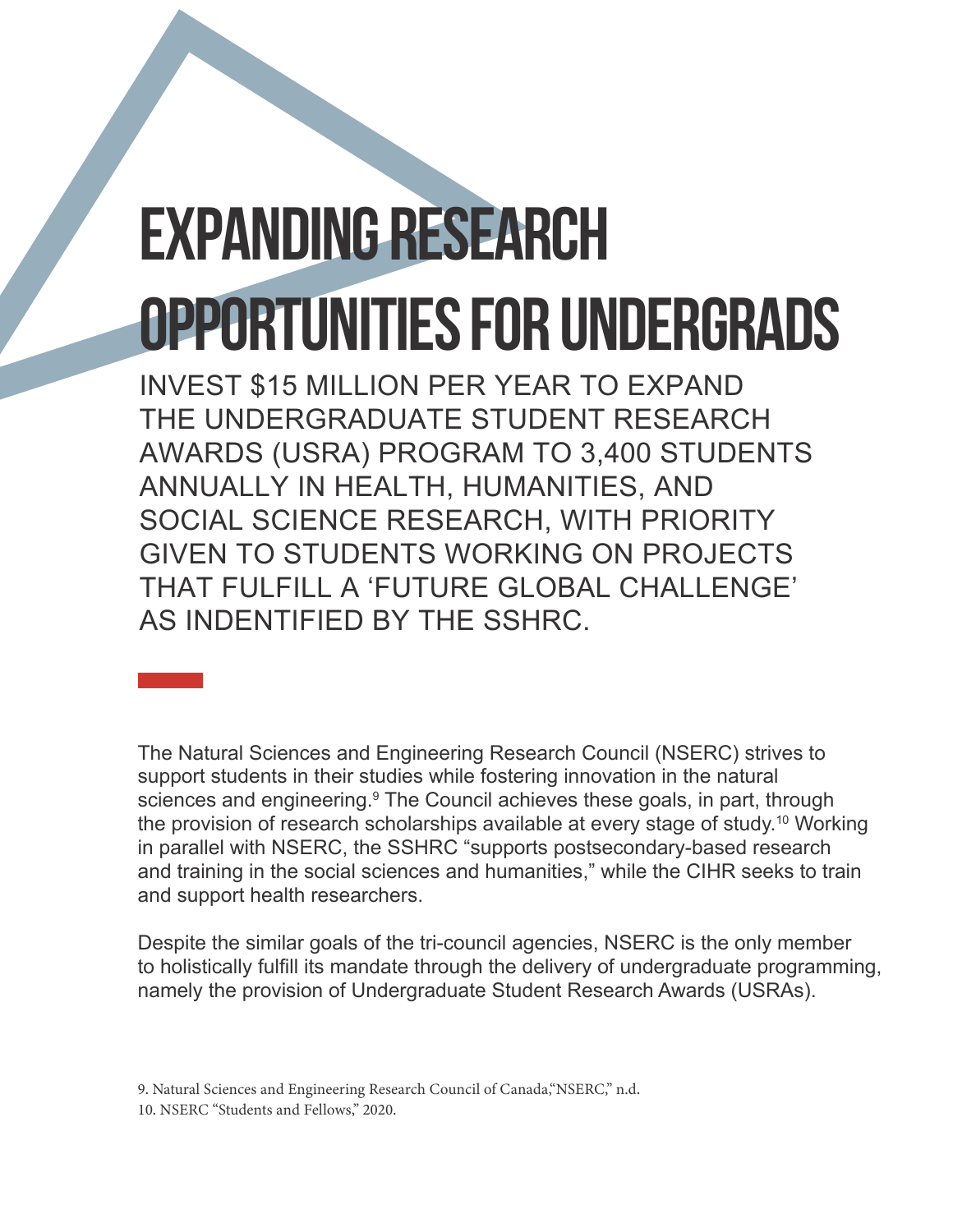USRAs help fund projects that facilitate valuable research and positively impact student development. An investment in the USRA program presents the opportunity to guide social science and humanities undergraduates toward research projects that address a 'future global challenge,' thereby cultivating early interest among issues identified by the government as crucial to our nation's future.<sup>11</sup>



Defined by their skills in critical thinking, complex decision-making, and creative exploration, leaders across industries hold degrees in the social sciences and humanities more often than any other course of study.<sup>12</sup> In the age of COVID-19, an investment in undergraduate research that bolsters the social sciences and humanities ensures the development of transferable skills while also aiding in the immediate employability of new graduates.

Utilizing the existing USRA infrastructure in use by NSERC, UCRU recommends the government commit \$15 million to extend opportunities to 3,400 undergraduate students in the humanities, social sciences, and health fields. This is a crucial step not only toward building a vibrant research culture centered on global challenges, but also toward economic recovery post COVID-19.

11. Social Sciences and Humanities Research Council, "Future Challenge Areas: 2018-21," 2020. 12. British Council, "The Educational Pathways Of Leaders: An International Comparison," 2015.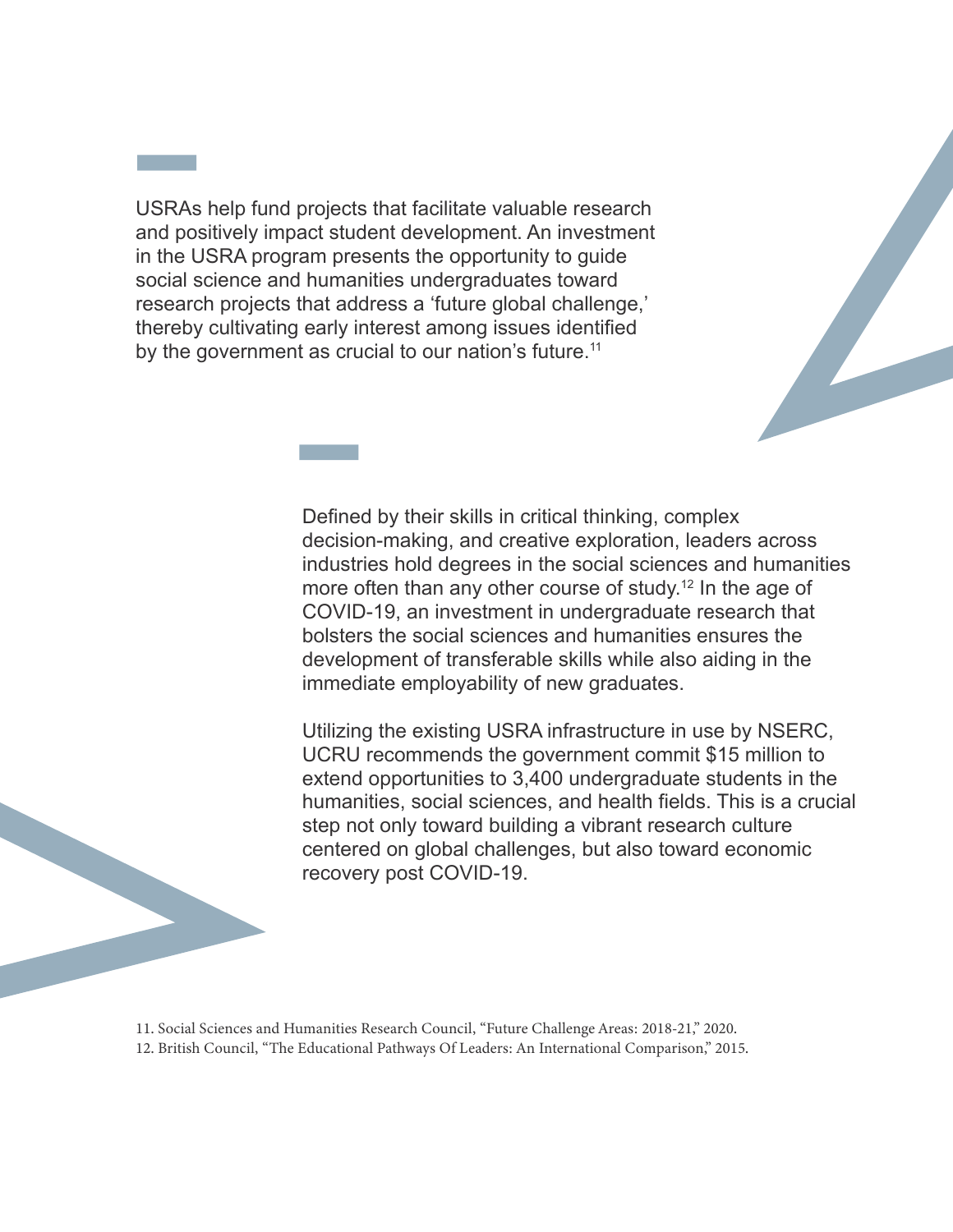## SUPPORT FOR TRUTH AND RECONCILIATION

INVEST AN ADDITIONAL \$100 MILLION IN FUNDING TO SUPPORT INDIGENOUS RECONCILIATION INITIATIVES, ESPECIALLY ON UNIVERSITY CAMPUSES THROUGH THE INDIGENOUS LANGUAGES AND CULTURES PROGRAM.

The government has made a commitment to the preservation and revitalization of Indigenous languages and cultures through their \$334 million investment in Indigenous language programs. However, these funds are unavailable to most post-secondary institutions where our youth are being educated. Furthering the process of reconciliation requires all Canadians to internalize principles of Indigenization and decolonization; this process begins with our education system.

In accordance with TRC recommendation 14,<sup>13</sup> UCRU recommends that the government expand eligible projects of the Indigenous Languages and Cultures Program to include development of accredited Indigenous Studies programs by non-Indigenous led post-secondary institutions. Across the country, there are a limited number of Indigenous-led institutions. The preservation, revitalization, and strengthening of Indigenous languages should be Indigenous-led. However, Indigenous-led programs can thrive within other post-secondary institutions and further these goals.<sup>14</sup>

13. The Truth and Reconciliation Commission of Canada, "Summary of the Final Report of the Truth and Reconciliation Commission of Canada," 2015.

14. Lakehead University, "About our Indigenous Education Programs," 2020.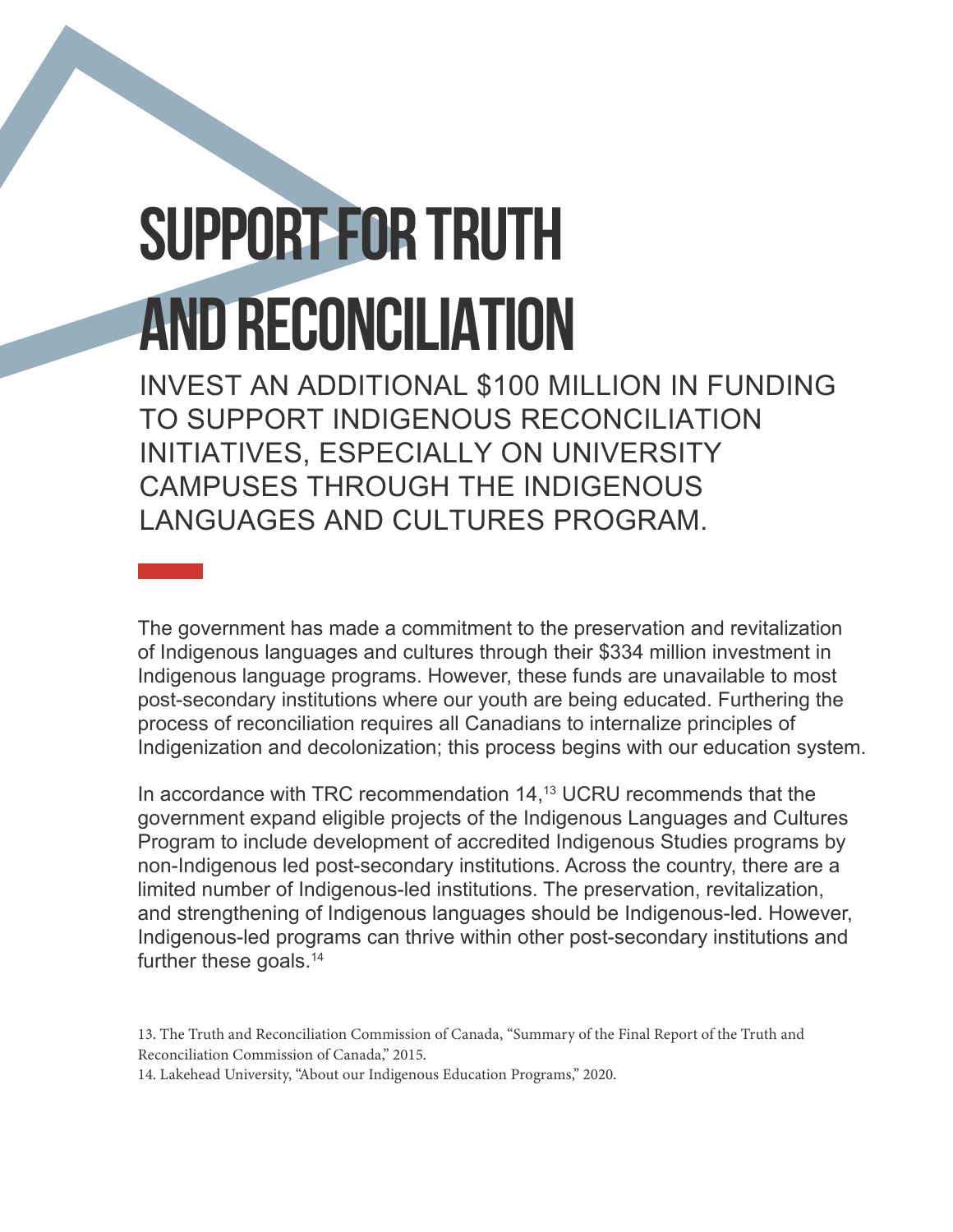Similarly, in alignment with TRC recommendation 61, the government should develop an Indigenous Cultures Component of the program. There are a number of valuable activities, including those that focus on Indigenous art or spirituality, which are not covered under the languages component. UCRU recognizes that reconciliation and Indigenization initiatives must extend beyond our campuses. We believe post-secondary institutions can play a key role in these activities to complement the work of Indigenous-led groups. UCRU recommends the government invest an additional \$100 million in funding to support Indigenous reconciliation initiatives, matching the 2017 grant funding allocation.

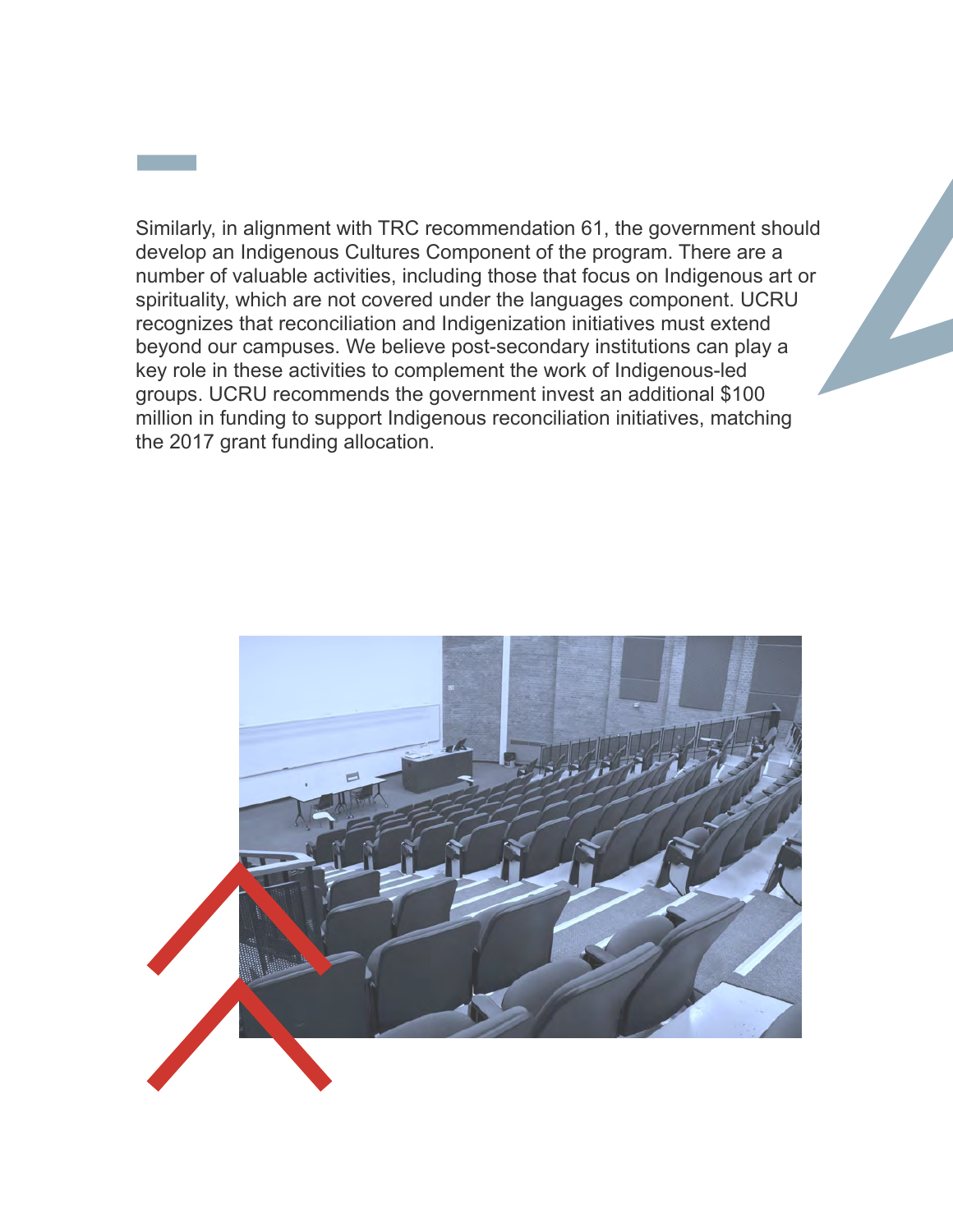### CONNECTIVITY FOR CANADIANS

ENSURE HIGH-SPEED INTERNET IS ACCESSIBLE FOR ALL CANADIANS BY 2030 AND REDUCE THE COSTS ASSOCIATED WITH CELL AND WIRELESS SERVICES BY 25 PERCENT.

The Internet is becoming an integral part of the lives of Canadians. With many Canadians working from home to do their part socially distancing during the pandemic, internet services are becoming even more integral. Post-secondary students are also learning from home during the 2020-2021 school year, as most universities are suggesting a hybrid learning model – mostly online with some possibility for in-person activities.<sup>15</sup> Many schools require that students access Internet resources for homework projects and post-secondary institutions, often providing learning and course materials online.<sup>16</sup>

Despite the importance of high-speed Internet, almost half of Canadian households with an annual income of \$30,000 or less do not have access to high-speed internet.<sup>17</sup> Affordability is a major obstacle to online learning, as having the funds to afford a personal computer and internet access is a luxury.<sup>18</sup> Furthermore, Canadians living in rural areas often have unreliable connection to the Internet, making online learning almost impossible.19 Canadians need access to fast, reliable and affordable Internet to learn, work, socialize and access government services. UCRU recommends the government of Canada ensures high speed internet is accessible for all Canadians by 2030 and reduce the costs associated with cell and wireless services by 25 per cent.

16. Government of Canada, "Connecting Families," Government of Canada, November 22, 2019 17. Ibid.

18. Joshua Bleiberg and Darrell M. West, "Barriers to Universal Internet Access," Brookings, December 14, 202019. Andrew Lupton, "In the time of COVID-19, slow Internet is more than an annoyance," CBC News, Mar 27, 2020.

<sup>15.</sup> University Affairs, "COVID-19: Updates on Canada's Universities," University Affairs, July 14, 2020